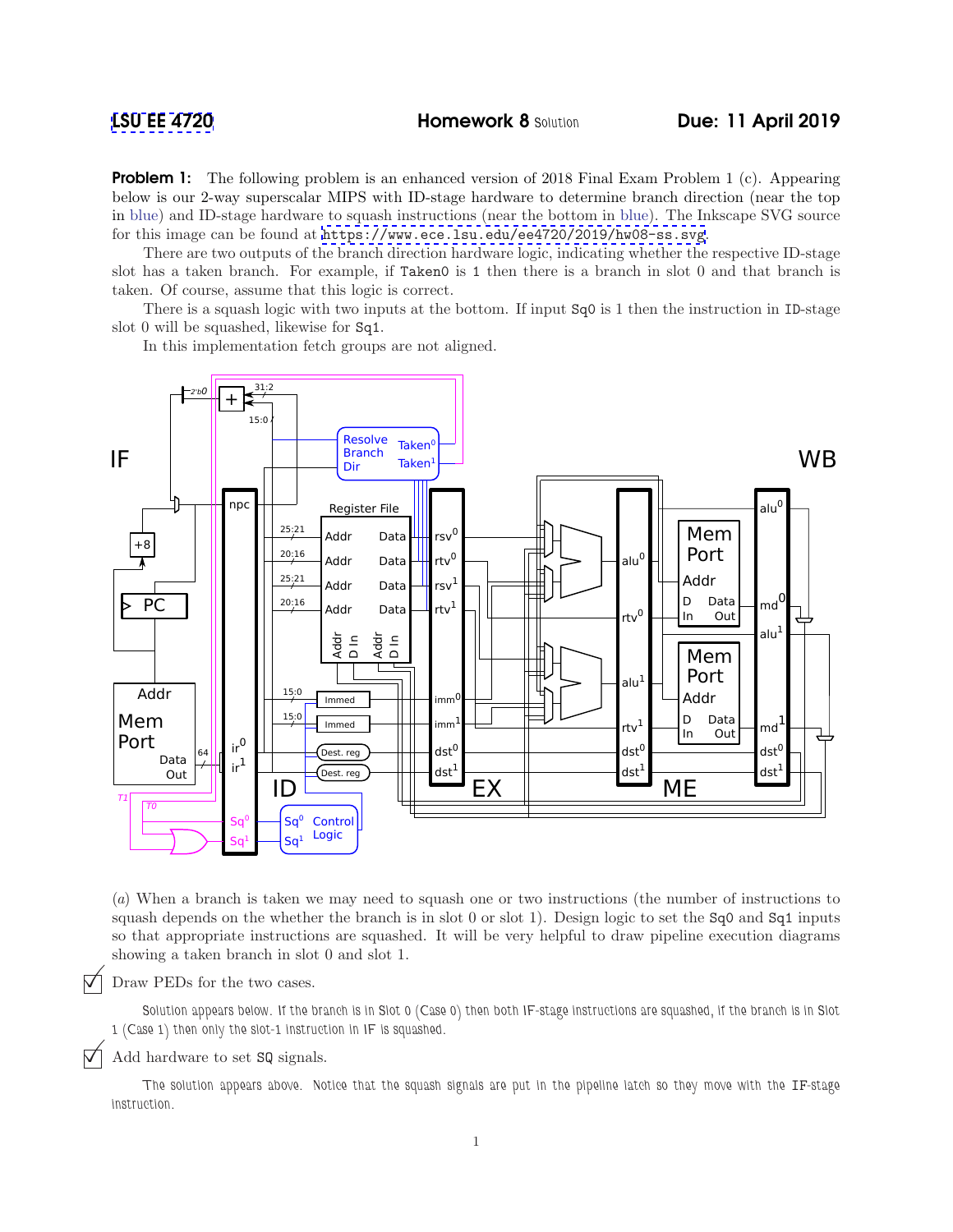```
# SOLUTION - Case 0: Branch in slot 0.
# Cycle 0 1 2 3 4 5 6 7
 sw r7, 4(r15) IF ID EX ME WB
addi r15, r15, 4 IF ID EX ME WB
 beq r1, r2, TARG IF ID EX ME WB
 add r3, r4, r5 IF ID EX ME WB
slti r16, r17, 8 IFx
or r18, r19, r20 IFx
xor r10, r11, r12
TARG:
 sub r7, r8, r9 IF ID EX ME WB
 \frac{1}{w} r14, 0(r15) IF ID EX ME WB
# Cycle 0 1 2 3 4 5 6 7
# SOLUTION - Case 1: Branch in slot 1.
# Cycle 0 1 2 3 4 5 6 7<br>sw r7, 4(r15) IF ID EX ME WB
 sw r7, 4(r15) IF ID EX ME WB
 addi r15, r15, 4 IF ID EX ME WB
 beq r1, r2, TARG IF ID EX ME WB
 add r3, r4, r5 IF ID EX ME WB
 slti r16, r17, 8 IFx
xor r10, r11, r12
TARG:
sub r7, r8, r9 1w r14, 0(r15) IF ID EX ME WB
```
 $\frac{1}{w}$  r14,  $0(r15)$  IF ID EX ME WB # Cycle 0 1 2 3 4 5 6 7